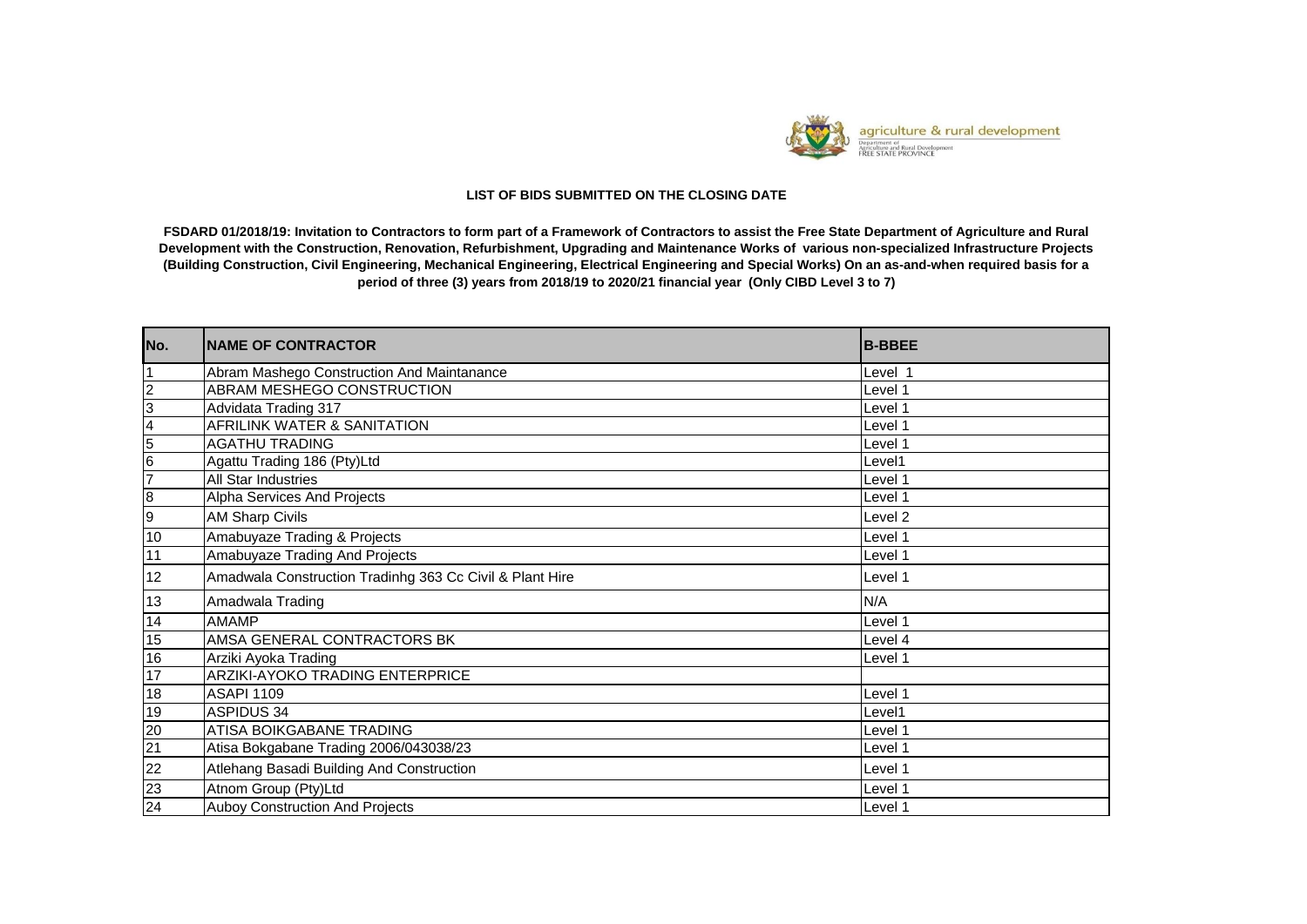| 25              | Avax Sa 181 Cc                                              | Level 1 |
|-----------------|-------------------------------------------------------------|---------|
| $\overline{26}$ | Baithusi Trading 119                                        | Level 1 |
| $\overline{27}$ | <b>Barto Trading Enterprise</b>                             | Level 1 |
| $\overline{28}$ | <b>Bavukise Trading Cc</b>                                  | Level 1 |
| 29              | <b>BENE TECH CC</b>                                         | Level 1 |
| 30              | Betha Com Project                                           |         |
| 31              | Betha Com Projects And Property Building Ikageng Group      | Level 1 |
| 32              | Betha Com Projects JV Property Building Contractors Ikageng | Level 1 |
| 33              | <b>BIG 5 NEWLIFE CONSTRUCTION CC</b>                        | LEVEL 1 |
| 34              | <b>BIG TWINS GENERAL TRADING</b>                            | Level 1 |
| 35              | BKM Steel Works And Construction (PTY) Ltd                  | Level 1 |
| 36              | <b>BLACK TOP CIVILS</b>                                     | N/A     |
| 37              | Black Top Civils JV Desert Star Trading 482 (PTY)LTD        | Level 1 |
| 38              | Black Top Civils Pty Ltd And Down Touch Investments JV      | Level 1 |
| 39              | <b>BLUE AQUA PROJECTS</b>                                   | Level 1 |
| 40              | BNM CIVIL CONSTRUCTION CC                                   | LEVEL 1 |
| 41              | Boitumelo & Makgotso Property Developers                    | Level 1 |
| 42              | Boitumelo And Makgotso Property Development                 | Level 1 |
| 43              | <b>Bokang Q Trading</b>                                     | Level 1 |
| 44              | <b>Bonang Building Construction</b>                         | Level 1 |
| 45              | <b>Bophelong Civils PTY LTD</b>                             | Level 1 |
| 46              | <b>Botlefela Trading</b>                                    | Level 1 |
| 47              | <b>BRANCOWORKS</b>                                          | LEVEL 1 |
| 48              | Bronco Tradig 537                                           | Level 1 |
| 49              | <b>BRYN CONSTRUCTIONS</b>                                   | Level 1 |
| 50              | <b>Buhle Thandeka Transport And Trading</b>                 | Level 1 |
| 51              | <b>Bula Mahlo Trading And Projects</b>                      | Level 1 |
| 52              | <b>Bulwazi Trading (PTY) LTD</b>                            | Level 1 |
| 53              | <b>Busher Trading CC</b>                                    | Level 1 |
| 54              | <b>Business Intelleq</b>                                    | Level 1 |
| 55              | <b>Business Interlleg</b>                                   | Level 1 |
| 56              | Calandra Trading 536cc                                      | Level 1 |
| 57              | <b>CEDO TRADING</b>                                         | Level 1 |
| 58              | Central Bridge Trading 389 T/A DJ Construction              | Level 1 |
| 59              | <b>Chabi Consultant And Contractors</b>                     | Level 1 |
| 60              | Christyle Pool And Garden Services T/A                      | Level 1 |
| 61              | Colour My Nest Properties And Construction (Pty) Ltd        | Level 1 |
| 62              | <b>COSTRON INVESTMENT AND ENTERTAINMENT</b>                 | Level1  |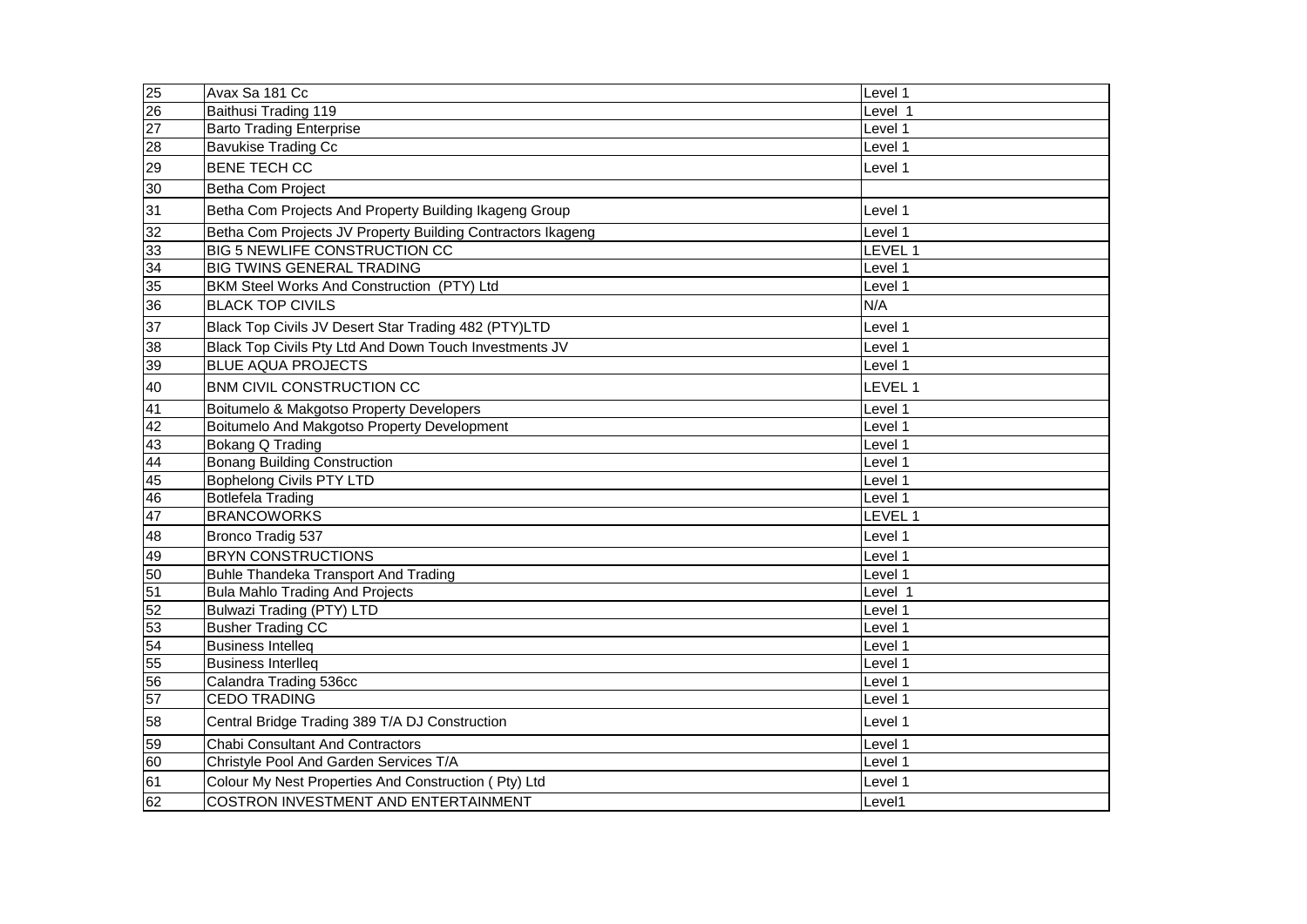| 63              | <b>Crawsfor Engineering Projects</b>                     | Level 1            |
|-----------------|----------------------------------------------------------|--------------------|
| 64              | Cristatus Investments 13                                 | Level 1            |
| 65              | <b>Daunel Properties</b>                                 | Level 1            |
| 66              | Davo's Cleaning And Safety                               | Level 1            |
| 67              | <b>DEEK LOGISTICS</b>                                    | Level 1            |
| 68              | Dela Casa 701                                            | Level 1            |
| 69              | Deliblox (Pty)(Ltd)                                      | Level 1            |
| 70              | Dersert Star Trading 482(Pty)Ltd                         | Level 1            |
| 71              | Diamond Blue Jv Tsitello                                 | Level 1            |
| 72              | <b>DIKGOJA TRADING</b>                                   | Level 1            |
| 73              | <b>Distant Star Trading CC</b>                           | Level 1            |
| $\overline{74}$ | <b>Dla Twice Construction</b>                            | Level 1            |
| $\overline{75}$ | <b>DNA Management Projects</b>                           | Level 1            |
| 76              | <b>DNA MANAGEMENT PROJECTS</b>                           | LEVEL 1            |
| 77              | DOENSTREAM TRADING 84                                    | Level 1            |
| 78              | Double Ring Trading 356 Pty)Ltd                          | Level 1            |
| 79              | Duduzeka Investments & Projects                          | Level 1            |
| 80              | Dumisiphi Trading Enterprise                             | Level 1            |
| $\overline{81}$ | <b>Dzwa Development Projects</b>                         | Level 1            |
| $\overline{82}$ | Earthrumental Jv                                         | Level 1            |
| 83              | Earthrumental JV                                         | Level 1            |
| $\overline{84}$ | Eathrumental (PTY)LTD JV Litabe And Seema Trading        | Level 1            |
| 85              | Elebone Multipurpose                                     | Level 1            |
| 86              | ESTAMOS JUNTOS MINING SERIVES PTY (LTD)                  | Level 1            |
| 87              | <b>Evocious Trading &amp; Projects</b>                   | Level 1            |
| 88              | Exceedsplants Trading Cc                                 | Level 1            |
| 89              | Exxaro Const (Pty) Ltd                                   | Level 1            |
| 90              | Exxaro Const (PTY) LTD                                   | Level 1            |
| 91              | Ezanzi 828                                               | Level 1            |
| 92              | F M Kwili Trading                                        | Level 1            |
| 93              | Fast Track Contracting Africa (Pty)Ltd                   | Level 1            |
| 94              | Focus Power Engineering (PTY) LTD                        | Level 1            |
| 95              | <b>FREELANCE CONSTRUCTION</b>                            | Level <sub>2</sub> |
| 96              | Fruize Trading Enterprise (Pty) Ltd                      | Level 1            |
| 97              | Garenyatswe General Trading (Pty) Ltd                    | Level 1            |
| 98              | Gazello Trading/Cleomash Holdings, FB Trading Enterprise | Level 1            |
| 99              | <b>Gebane Engineering Services</b>                       | N/A                |
| 100             | Gebane Investments                                       | Level 1            |
| 101             | <b>GQOBO INVESTMENT CC</b>                               | Level 1            |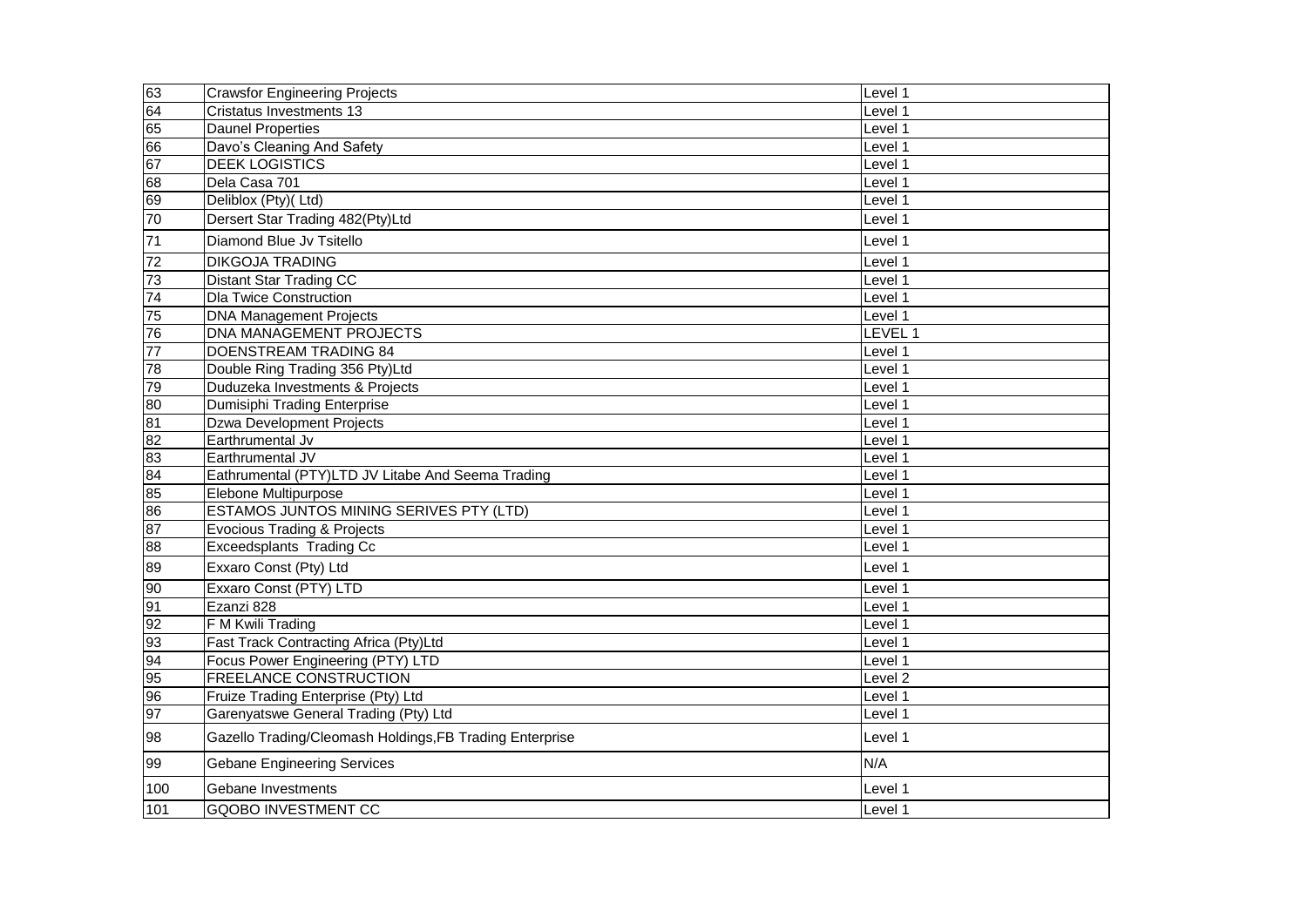| 102               | GR 2280 PTY LTD                               | Level 1            |
|-------------------|-----------------------------------------------|--------------------|
| 103               | <b>GRANDEUR INFRATECH</b>                     | LEVEL <sup>1</sup> |
| 104               | <b>Group Ywo Trading Enterprises</b>          | Level <sub>2</sub> |
| $\frac{105}{105}$ | Hamsa Consulting Engineers                    | Level1             |
| 106               | Harambe Dumza Trading                         | Level 1            |
| 107               | <b>Hometown Glory Trading</b>                 | Level 1            |
| 108               | <b>HSV Logistics And Projects</b>             | Level 1            |
| 109               | IC Ithuteng (Pty)Ltd                          | Level 1            |
| $\frac{110}{110}$ | <b>Ikageng Electrical Contractor</b>          | Level <sub>2</sub> |
| $\overline{111}$  | Ikageng Lesedi Trading                        | Level 1            |
| $\overline{112}$  | Ikaheng Developers And Plant Hire             | Level 1            |
| $113$             | <b>Ingiphile Consulting Services</b>          | Level 1            |
| $114$             | Ishfra Trading JV Empinet Investments Pty Ltd | Level 1            |
| 115               | Jahfavour Trading                             | Level 1            |
| 116               | JR Sekwele And Associates Distributors        | Level 1            |
| $\overline{117}$  | Jrk Construction                              | Level 1            |
| 118               | Jua Developers                                | Level 1            |
| 119               | Jua Developers Building And Civil Works       | Level 1            |
| 120               | <b>JUST RIGHT TRADING</b>                     | Level 1            |
| 121               | JV Ntuli Transport And Trading                | Level 1            |
| 122               | K2 Civil And Construction                     | Level 1            |
| 123               | Kamoso Projects                               | Level 1            |
| 124               | Katli Katli Business Enterprise(Pty) Ltd      | Level 1            |
| 125               | <b>KB Afri Projects (PTY) LTD</b>             | Level 1            |
| 126               | Kempo Projects                                | Level 1            |
| 127               | Kentha Incorporated                           | Level 1            |
| 128               | Khethang Makhetha                             | Level 1            |
| 129               | Kholeba Construction                          | Level 1            |
| 130               | Kholeba Construction And Projets              | Level 1            |
| $\overline{131}$  | KKL MAT-CLASSIC INVESTMENTS JV                | Level 1            |
| $\overline{132}$  | Kma Business Consulting                       | Level 1            |
| 133               | <b>KMX Construction And Projects</b>          | Level 1            |
| 134               | Koaho Civil Constructors                      | Level 1            |
| 135               | Kolisang Enterprise CC                        | Level 1            |
| 136               | Kolwana Holdings CC                           | Level 1            |
| 137               | KOOS MARMAN MAHLATSHI PROJECTS                | Level              |
| 138               | Kopano Construction                           | Level 1            |
| 139               | <b>KRA Developers(PTY) LTD</b>                | Level 1            |
| 140               | -Kuhlu'Kwakha Construction (Pty) LTD          | Level 1            |
| 141               | <b>KUJE Events Management</b>                 | Level 1            |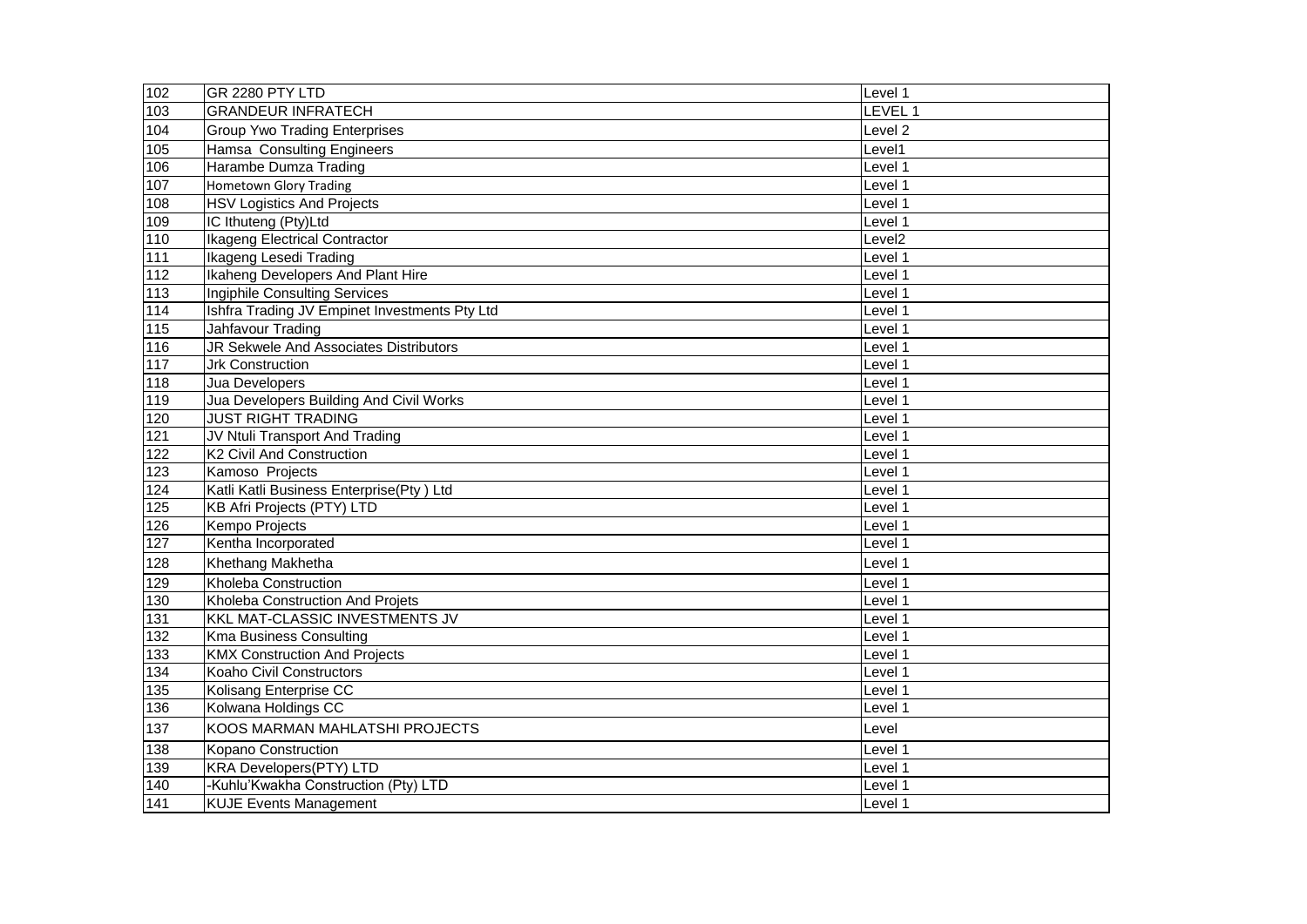| 142              | LAELO DEVELOPMENT PROJECTS (PTY)                       | Level 1            |
|------------------|--------------------------------------------------------|--------------------|
| $\overline{143}$ | Lamanjalo Investment (Pty)Ltd                          | Level 1            |
| 144              | Lapeng La Gae Construction                             | Level 1            |
| 145              | <b>Leano Construction Solutions</b>                    | Level 1            |
| 146              | Leanograce Construction                                | Level 1            |
| 147              | Lebsmoh Projects (Pty) Ltd                             | Level 1            |
| 148              | Legereru Industries Cc                                 | Level              |
| 149              | <b>LEKALE INVESTMENT GROUP</b>                         |                    |
| $150$            | Lekgatlhiso JVK Cc                                     | Level 1            |
| 151              | Lele And Tshidi Construction And Plant Hire            | Level 1            |
| 152              | Leloba Bright Trading                                  | Level 1            |
| 153              | <b>Lematshe Distribution Services</b>                  | Level 1            |
| 154              | Lemjo Trading Cc                                       | Level 1            |
| 155              | Lepondo La Mthimkhulutrading And Projects              | Level 3            |
| 156              | Lerandzu Trading Cc                                    | Level 1            |
| 157              | Leratholi Ass & Matela Civils Construction JV          | Level 1            |
| 158              | Leseme Construction                                    | Level 1            |
| 159              | Lesenyeho Builders                                     | Level 1            |
| 160              | Lesole Agencies Cc                                     | Not Attached       |
| 161              | Letsogo Trading Enterprise                             | Level 1            |
| 162              | LIFESHIED HOME SECURITY AND PROJECTS                   | Level 1            |
| 163              | Lights Tshedza Electrical Contractor                   | Level 1            |
| 164              | Lilithalethu Trading 41                                | Level <sub>2</sub> |
| 165              | Linomtha Planthire & Road Construction                 | Level 1            |
| 166              | LITSEMBA 452 INVESTMENTS                               | Level 1            |
| 167              | LKGA CONSTRUCTION AND PROJECTS                         | Level 1            |
| 168              | LKGA CONSTRUCTION AND PROJECTS 1                       | LEVEL 1            |
| 169              | Louis Willies T/A Itumeleng Building & Training Centre | Level 1            |
| 170              | Lula Babone                                            | Level 1            |
| $171$            | Lungi And Sons Services Pty Ltd                        | Level 1            |
| $\overline{172}$ | <b>Mabri Electrical Construction</b>                   | Level 1            |
| 173              | Makepe Jan Pty Ltd                                     | Level1             |
| 174              | Makgotamishe Building Construction (Pty) Ltd           | Level <sub>2</sub> |
| 175              | <b>MAKGOWA BUILDING AND PROJECTS</b>                   | Level 1            |
| 176              | <b>Makole Property Development</b>                     | Level <sub>2</sub> |
| 178              | Makomota Stone                                         | Level <sub>2</sub> |
| 179              | Malehare Construction & Projects                       | Level 1            |
| 180              | Malunde Trading                                        | Level 1            |
| 181              | Mamelo Trading                                         | Level 1            |
| 182              | <b>MAMGI TRADING AND PROJECTS</b>                      | Level 1            |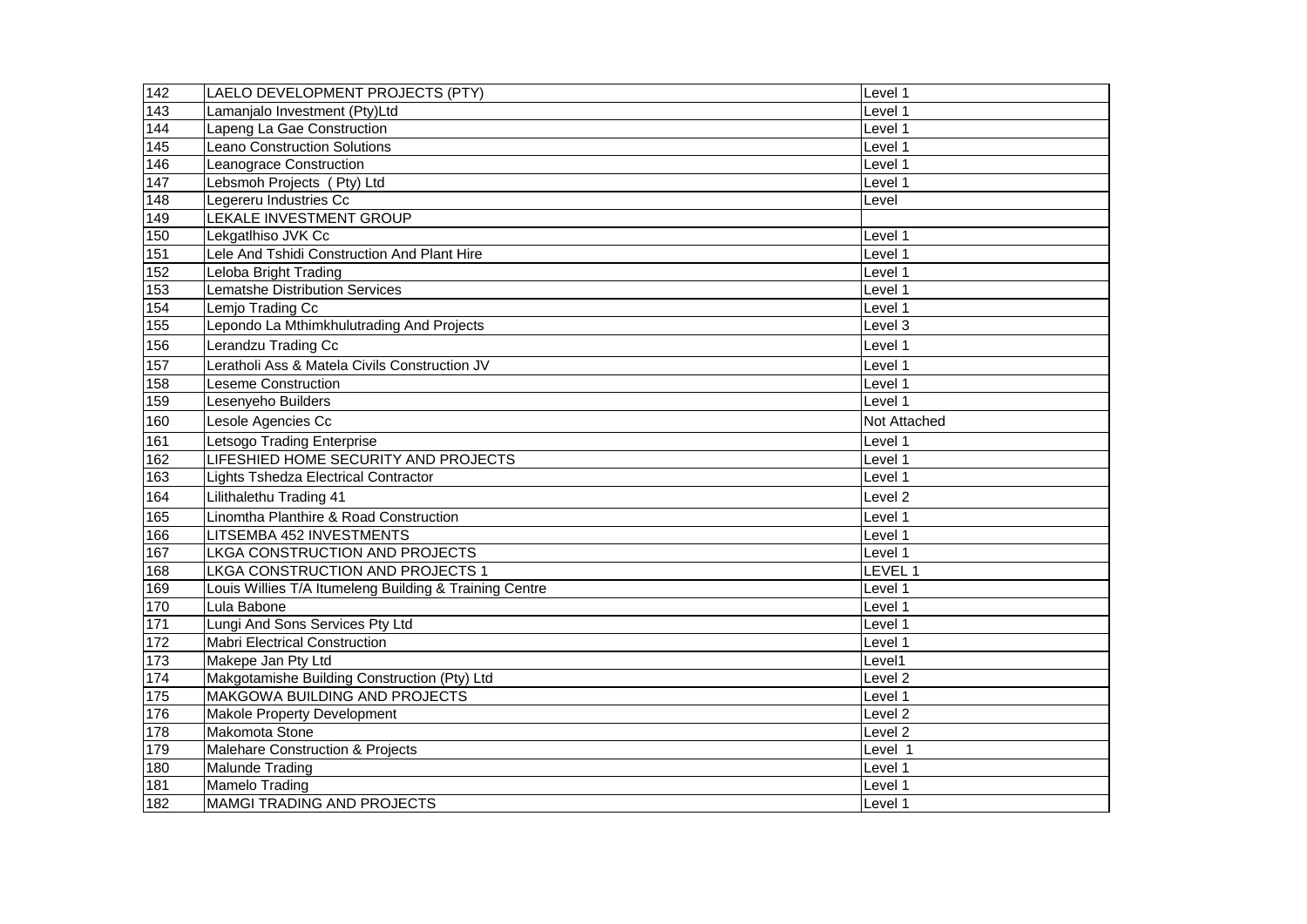| 183 | MANCO MILANO JV                               | Level 1 |
|-----|-----------------------------------------------|---------|
| 184 | <b>Manhe Productions</b>                      | Level 1 |
| 185 | Mangondo Jv                                   | Level 1 |
| 186 | Mashinini Enterprise Trust                    | Level 1 |
| 187 | Matela Civil And Construction Works           | Level 1 |
| 189 | <b>MATSAPA TRADING 725</b>                    | Level1  |
| 190 | Matshiwana Trading                            | Level 2 |
| 191 | <b>MAVERICH TRADING 1598</b>                  | Level 1 |
| 192 | Mbongiseni General Services Cc                | Level 1 |
| 193 | Mbunana Building Construction                 | Level 1 |
| 194 | MJ Phulane Construction Catering And Cleaning | Level1  |
| 195 | MK Labour Mining And Construction Services    | Level 1 |
| 196 | MLINDELA WATER SOLUTIONS CC                   | LEVEL 1 |
| 197 | MM Industries Pty Ltd                         | Level 1 |
| 198 | Mnembe Civil Engineering (Pty)Ltd             | N/A     |
| 199 | Moilalehlaka Investments                      | Level 1 |
| 200 | Moke Construction And Projects                | Level 1 |
| 201 | MOKE CONSTRUCTION AND PROJECTS                | Level 1 |
| 202 | Mokibelo Investment Holdings                  | Level 1 |
| 203 | Mokone JV                                     | Level 1 |
| 204 | Molanco Trading Enterprise CC                 | Level 1 |
| 205 | Mopicon Construction Pty Ltd                  | Level 1 |
| 206 | Mosa Consulting Cc                            | Level 1 |
| 207 | Mosaic Valley Trading And Projects CC         | Level 1 |
| 208 | Mosengoana Trading CC                         | Level 1 |
| 209 | Motheo Construction Group                     | Level 1 |
| 210 | Motlalepula Infotech Projects                 | Level 1 |
| 211 | MOTLALEPULE INFORTECH AND PROJECTS            | Level 1 |
| 212 | MPHANA AND MAKAE GENERAL TRADING              | Level 1 |
| 213 | Mpho And Nyiko General Maintenance            | Level 1 |
| 214 | Mshandukani Holdings (PTY)LTD                 | Level 1 |
| 215 | <b>MSK Construction Pty Ltd</b>               | Level 1 |
| 216 | Mthokozisi 121 Investment                     | Level 1 |
| 217 | MTK 3 Trading And Projects                    | Level 1 |
| 218 | Mulaifa Development Projects                  | Level 1 |
| 219 | MULAUDZIS DEVELOPMENT PROJECTS                | Level 1 |
| 220 | MWP CONSTRUCTION CC                           | Level 1 |
| 221 | Namcon                                        | Level 1 |
| 223 | Natharam Construction And                     | Level 1 |
| 224 | NDUMISO LWAZI HOLDINGS                        | Level 1 |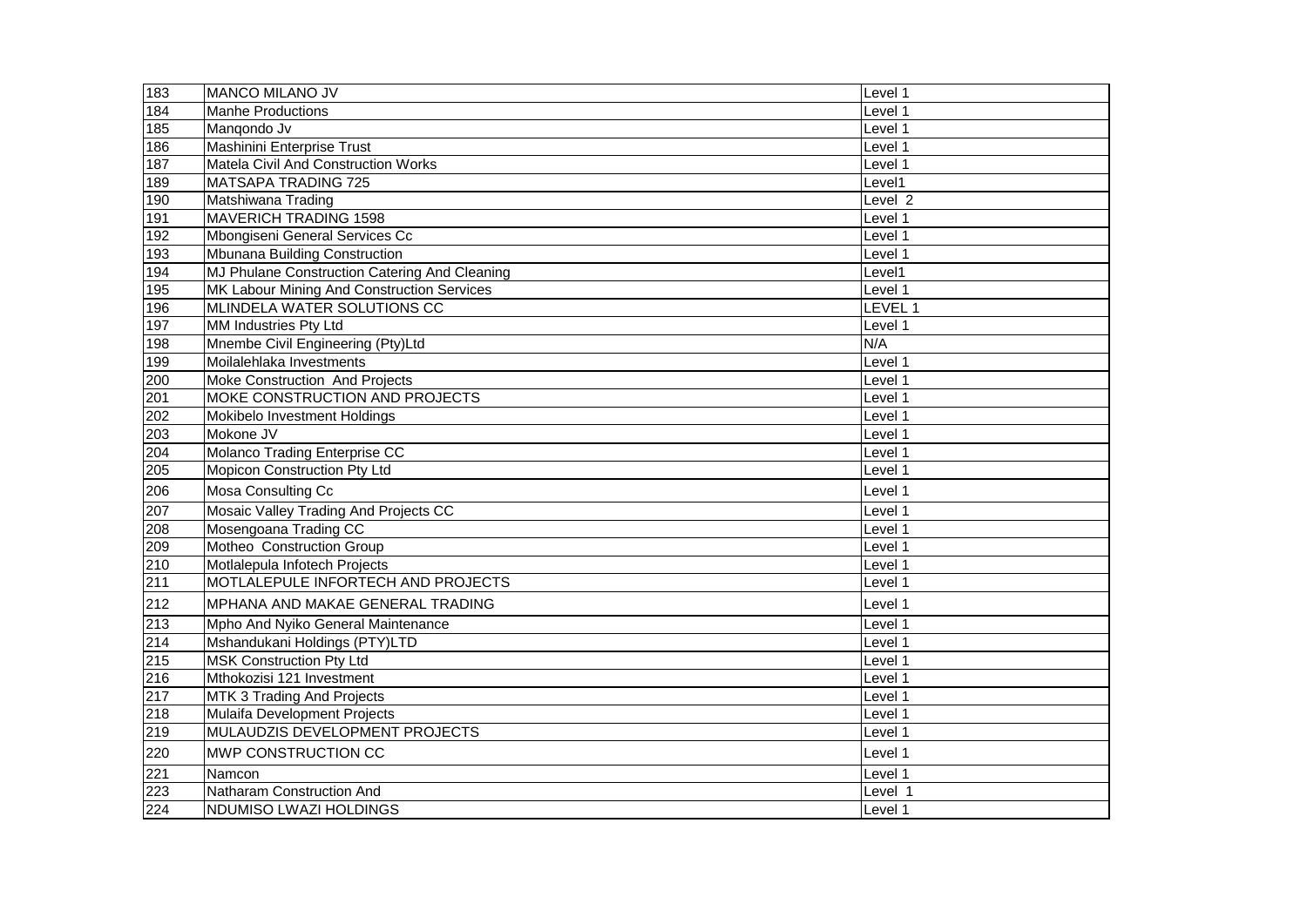| 225 | New Boss Construction CC                            | Level 1            |
|-----|-----------------------------------------------------|--------------------|
| 226 | New Genesis Properties And Projects                 | Level 1            |
| 226 | <b>NEW IDEAS PROMOTIONS</b>                         | Level 1            |
| 227 | <b>NEWGLO TRADING</b>                               | Level 1            |
| 228 | Ngabolo Projects                                    | Level 1            |
| 229 | NHPS (PTY) LTD T/A NHLOKWA PROJECTS (PTY) LTD       | Level 1            |
| 230 | NJ Multi Spillage Control And Contractors           | Level 1            |
| 231 | Nkomaba Trading And Projects                        | Level 1            |
| 232 | NKOSA DEVELOPMENT AND TRADING                       | Level 1            |
| 233 | Nkosiyabo General Trading                           | Level 1            |
| 234 | NODOHI CONSTRUCTION CC                              | Level 1            |
| 235 | Nodoli Construction Cc                              | Level 1            |
| 236 | Nomabhunga's Holdings                               |                    |
| 237 | Nomahlangu Construction Cc                          | Level 1            |
| 238 | Nowaya Trading And Projects                         | Level 1            |
| 239 | <b>NTC General Trading</b>                          | Level 1            |
| 240 | Ntebu Pele Projects & Contractors Ikageng Group(JV) | Level1             |
| 241 | NTHONGOA CONSTRUCTION                               | Level 3            |
| 242 | <b>NTULI CONSTRUCTION</b>                           | Level1             |
| 243 | Nyingwani Building Solutions CC                     | Level 1            |
| 244 | <b>Obotseng Connstructions</b>                      | Level 1            |
| 245 | <b>Omphile Electrical And Construction</b>          | Level <sub>2</sub> |
| 246 | Oxy Trading 541cc                                   | Level 1            |
| 247 | P Wise Projects                                     | Level 2            |
| 248 | <b>Paleit Trading Solutions</b>                     | Level 1            |
| 249 | Panacea Trading                                     | Level 1            |
| 250 | Pegas Trading Cc                                    | Level 1            |
| 251 | <b>Persevcon Contractors</b>                        | Level 1            |
| 252 | Pholala Trading                                     | Level 1            |
| 253 | <b>PMM Construction</b>                             | Level 1            |
| 254 | Polo Electrical Cc                                  | Level 1            |
| 255 | Poloko Trading 634 Cc                               | Level 1            |
| 256 | Pro Contracts                                       | Level 1            |
| 257 | Procost & Associates                                | Level 1            |
| 258 | Quintax 212cc                                       | Level 1            |
| 259 | <b>R.T CIVILS</b>                                   | Level1             |
| 260 | Radm Construction Cc                                | Level <sub>2</sub> |
| 261 | Rakitla Construction                                | Level 1            |
| 262 | Rampana Solutions                                   | Level 1            |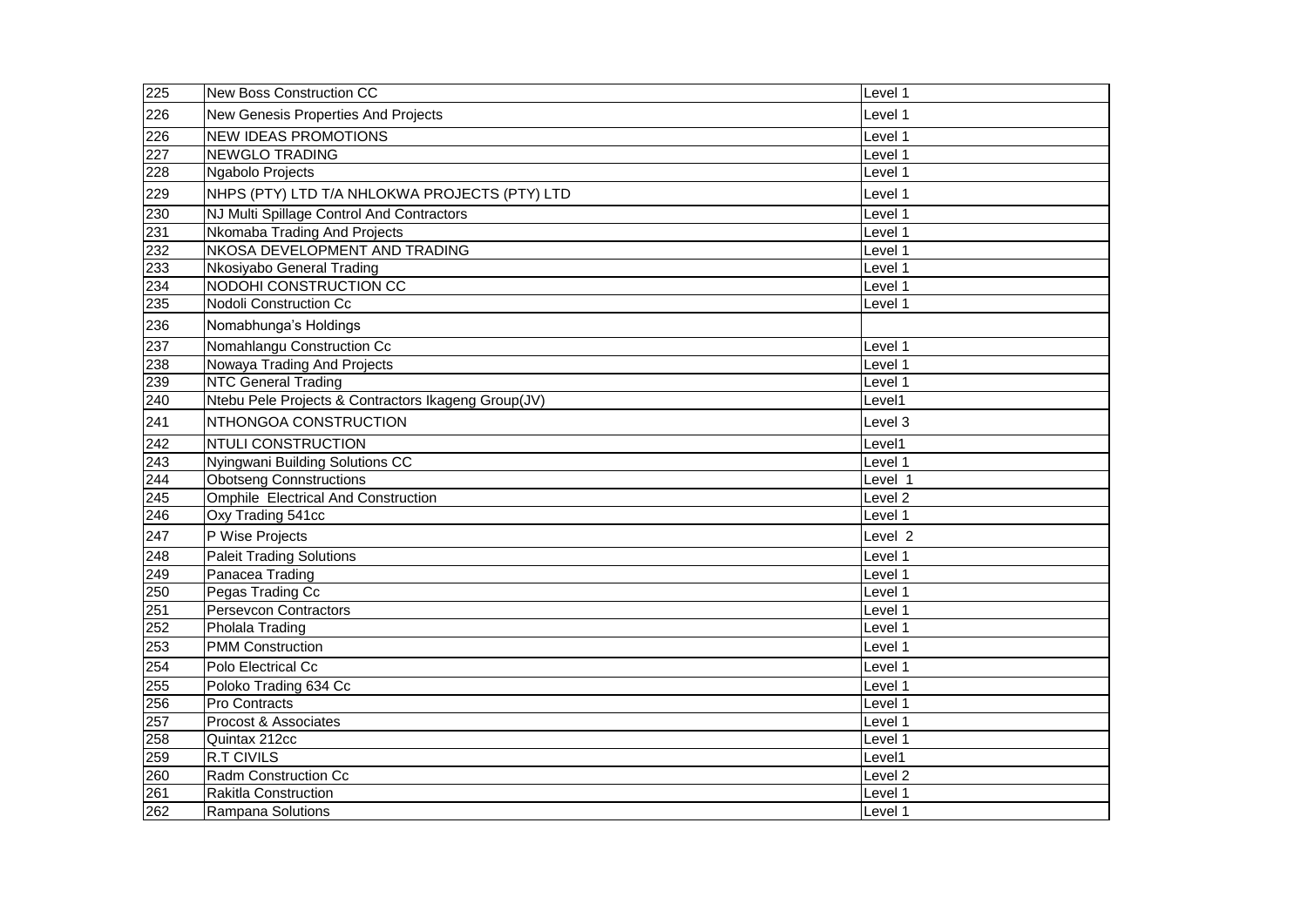| 263 | Ramstsilo Trading (Pty)Ltd                             | Level 1 |
|-----|--------------------------------------------------------|---------|
| 264 | Rantoa Service Providers CC                            | Level 1 |
| 265 | Reabeleng Group (PTY)                                  | Level 1 |
| 266 | Refemo Maintenance Services                            | Level 1 |
| 267 | <b>Rehauwe Construction And Developers</b>             | Level 1 |
| 268 | <b>Rekgonne Community Projects</b>                     | Level 1 |
| 269 | <b>Remcorp Consulting</b>                              | Level 1 |
| 270 | Retha Greening Investment (PTY) LTD                    | Level 1 |
| 271 | <b>Richu Trading Enterprise</b>                        | Level 1 |
| 278 | Rishumba Trading Enterprise                            | Level 1 |
| 279 | RO Swika Projects                                      | Level 1 |
| 280 | Rowco 121 CC                                           | Level 1 |
| 281 | Rtj Electrical And Instrumentation                     | Level 1 |
| 282 | S J Sizanane Trading                                   | Level 1 |
| 283 | Safika Construction                                    | Level 1 |
| 284 | Safika Residential Developers                          | Level 1 |
| 285 | <b>Sakwe Projects</b>                                  | Level 1 |
| 286 | Sathusa Business Projects Cc Building And Construction | Level 1 |
| 287 | Se T-Mark Civils Cc                                    | Level 1 |
| 288 | Sebedisa Group                                         | Level 1 |
| 289 | Semoletsa Trading And Electrical Contractor            | Level 1 |
| 290 | SHB2Y CONTRACTING                                      | Level 1 |
| 291 | SHB2Y Contracting Cc                                   | Level 1 |
| 292 | Shitolo Waste Management Services                      | Level 1 |
| 293 | Shoba Projects (Pty) Ltd                               | Level 1 |
| 294 | Sibamu Building Construction                           | Level 1 |
| 295 | Sikhuselo Trading                                      | Level 1 |
| 296 | Simukayi Projects Pty Ltd                              | Level 1 |
| 297 | Sindu Trading & Projects                               | Level 1 |
| 298 | Sipho Mlungisi Trading Enterprise                      | Level 1 |
| 299 | <b>Sipmad Construction And Projects</b>                | Level 1 |
| 300 | SIWUYILE TRADING                                       | Level1  |
| 301 | SJ BENGANE CONSTRUCTION                                | Level 1 |
| 302 | SJ SIZANANE TRADING                                    | Level 1 |
| 304 | Skamoso Projects                                       | Level 1 |
| 305 | Sky Batiment And Projects (Pty)Ltd                     | Level 1 |
| 306 | Slebalo Trading(Pty)Ltd                                | Level 1 |
| 307 | Smiley's Electrical                                    | Level 4 |
| 308 | SMOUSE AND GEDE GENERAL TRADING                        | Level 1 |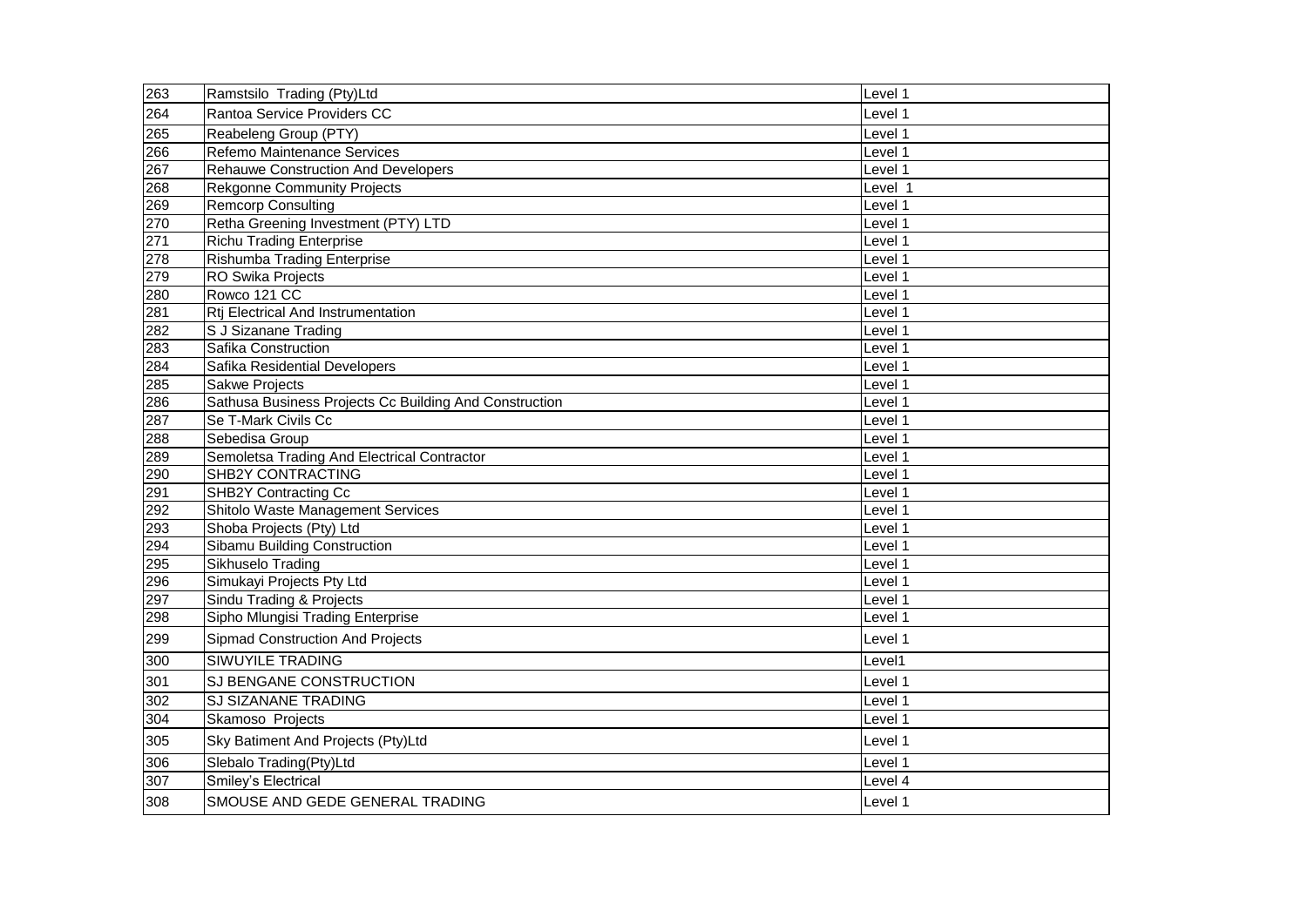| 309              | Somandla Trading 14                                        | Level 1 |
|------------------|------------------------------------------------------------|---------|
| 310              | <b>SUAVE PROJECTS (PTY) LTD</b>                            | Level1  |
| 311              | Sun Success Construction Projects                          | Level 1 |
| 312              | <b>Sunseview Construction &amp; Maintenance</b>            | Level 1 |
| 313              | <b>Super Banele Trading</b>                                | Level 1 |
| 314              | T And R Consultancy Pty Ltd                                | Level 1 |
| 315              | <b>Tarsiwave Close Corporation</b>                         | Level 1 |
| 316              | <b>TAUHADI GENERAL TRADING</b>                             | Level 1 |
| 317              | <b>TBF Fencing</b>                                         | Level 1 |
| 318              | TBF Fencing JV The Bright Future 412                       | Level 1 |
| 319              | TCM MOHOKARE TRADING                                       | Level 1 |
| 320              | <b>TCT Civil And Construction</b>                          | Level 1 |
| 321              | Tebogo Business Trust (PTY) LTD                            | Level 1 |
| 322              | <b>TECHNOMOBILE CC</b>                                     | Level 1 |
| 324              | <b>Temi Construction</b>                                   | Level 1 |
| 325              | THABO KE MASEBETSI GENERAL TRADING                         | Level 1 |
| 326              | THANDIMA TRADING ENTERPRICE                                | Level1  |
| 327              | <b>Thandima Trading Enterprise</b>                         | Level 1 |
| 328              | Thapelo M Trtading Cc                                      | Level 1 |
| 329              | Thato Ya Lesedi Trading Pty Ltd JV Marata Go Bonwa Trading | Level 1 |
| 330              | The Bright Future 412                                      | Level 1 |
| 331              | THE BRIGHT FUTURE 412 JV                                   | Level 1 |
| 332              | The Great Rocks (TGR)Trading                               | Level 1 |
| 333              | <b>Thelong Development Service</b>                         | Level 1 |
| 334              | Theophilus Innovative Solutions                            | Level 1 |
| 335              | Thobilem Buildingconstruction                              | Level 1 |
| 336              | <b>Tjawe Construction</b>                                  | Level 1 |
| 337              | <b>TMG Pule Trading Enterprise</b>                         | Level 1 |
| 338              | TML Civils Cc                                              | N/A     |
| 339              | <b>Tomac Sercive Provider</b>                              | Level 1 |
| 340              | <b>Tomema Trading</b>                                      | Level 1 |
| $\overline{341}$ | Toresh Engineering                                         | Level 1 |
| 342              | <b>Tshepo Bathong Trading</b>                              | Level 1 |
| 343              | <b>Tshidumo Projects</b>                                   | Level 1 |
| 344              | Tswellangpele Consulting & Construction                    | Level 1 |
| 345              | Tswelopele Business Services & Projects                    | Level 1 |
| 346              | <b>Two Together Trading</b>                                | Level 1 |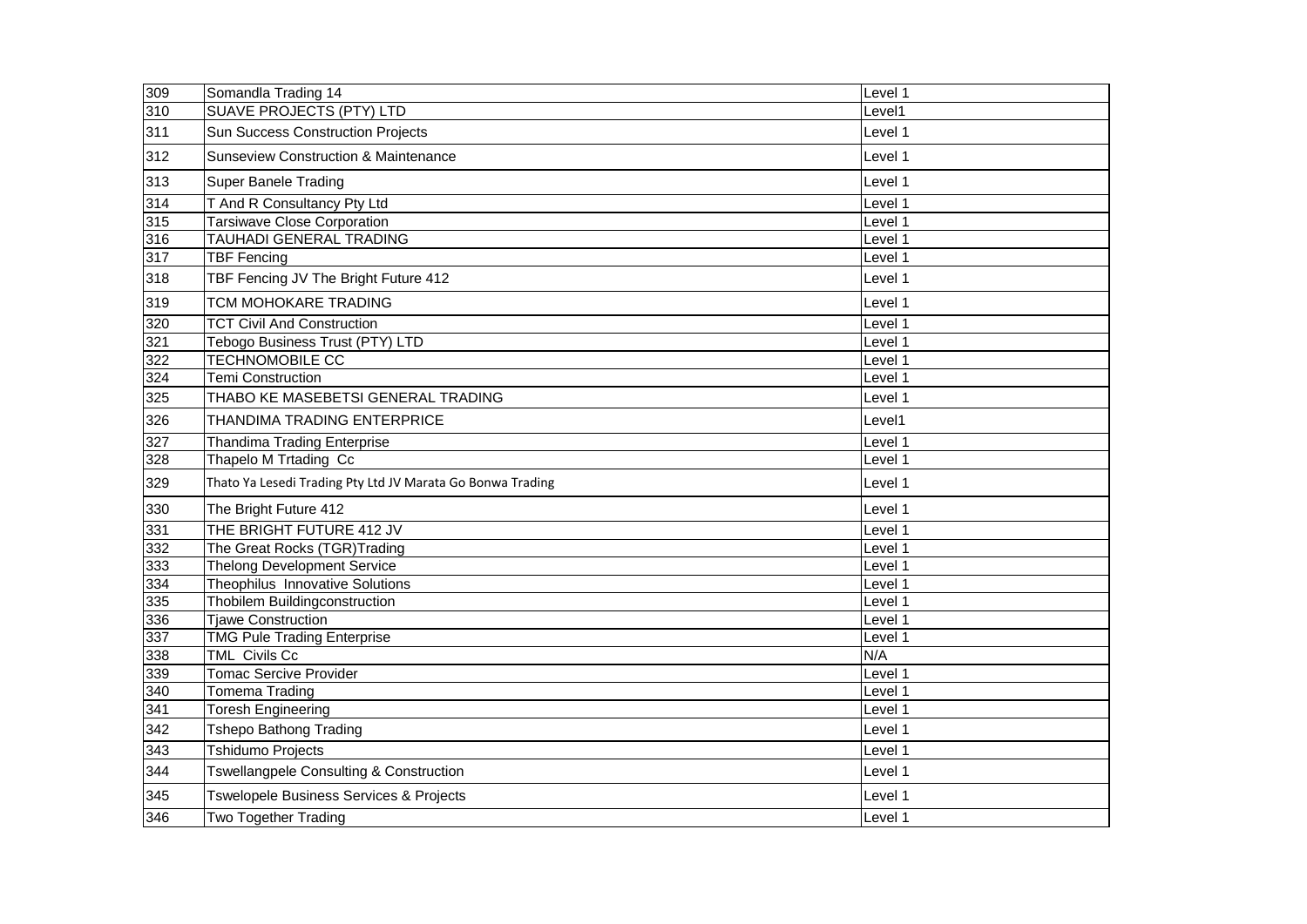| 347              | Ukuphepha Construction (PTY) LTD                         | Level 1            |
|------------------|----------------------------------------------------------|--------------------|
| $\overline{348}$ | Urizima 145 Cc                                           | Level 1            |
| 349              | Uvuko Civils Maintenance & Construction Pty Ltd          | Level 1            |
| 350              | <b>Venus Security Solutions</b>                          | Level <sub>2</sub> |
| 351              | Vestromix Civil & Construction Pty Ltd                   | Level 1            |
| 352              | VHN ENGINEERING AND PROJECTS                             | LEVEL 1            |
| 353              | Victory Ticket 771 Cc                                    | Level 1            |
| 354              | <b>Vomabo Construction</b>                               | Level 1            |
| 355              | Vuma Construction And Projects                           | Level 1            |
| 356              | Wanga Power Projects CC JV                               | Level              |
| 357              | WANGA POWER PROJECTS JV UMZAMOWETHU PROJECTS AND TRADING | LEVEL 1            |
| 358              | <b>Wattpower Solutions</b>                               | Level 1            |
| 359              | Wattpower Solutions/ Lekale Investment Holdings          | Level 1            |
| 360              | Xigombe Holdings                                         | Level 1            |
| 361              | <b>Xiluvari Trading CC</b>                               | Level 1            |
| 362              | <b>XISAKA HOLDINGS</b>                                   | Level 1            |
| 363              | Yahweh 1 Construction & Projects                         | Level 1            |
| 364              | <b>ZUNIT EXPRESS</b>                                     | Level 1            |
| 365              | Zama Ubuhle Construction & Projects                      | Level 1            |
| 366              | Zamaubuhle Trading Enterprise                            | Level 1            |
| 367              | zml Africa Projects                                      | Level 1            |
| 368              | Zml Africa Projects                                      | Level 1            |
| 369              | <b>ZML Electrical Consultants</b>                        | Level 1            |
| 370              | Zookie Construction And Projects                         | Level 1            |
| 371              | Royalmen Trading                                         | Level 1            |
| $\overline{372}$ | Baphi Investment 00 cc                                   |                    |
| 373              | Magoda Civils (PTY) LTD                                  | Level 1            |
| 374              | PPK Engineering and Construction                         | Level1             |
| 375              | Mlindela Steel Manufacturing                             | Level 1            |
| 376              | Batho Ralang Mesebetsi Construction                      | Level 1            |
| 377              | <b>FMP Contractors</b>                                   | Level1             |
| 378              | Makgowa Building Costruction                             | Level 1            |
| 379              | Tumagole cc JV Ngewkazi                                  | Level 1            |
| 380              | Kgapha Madisha Civils cc                                 | Level 1            |
| 381              | <b>Botany Construction JV KCC</b>                        | Level 1            |
| 382              | Iketsetseng Consulting cc                                | Level 1            |
| 383              | Francisca and Perseverance General trading               | Level 1            |
| 384              | Mavhu-Ashu Civil Construction                            | Level 1            |